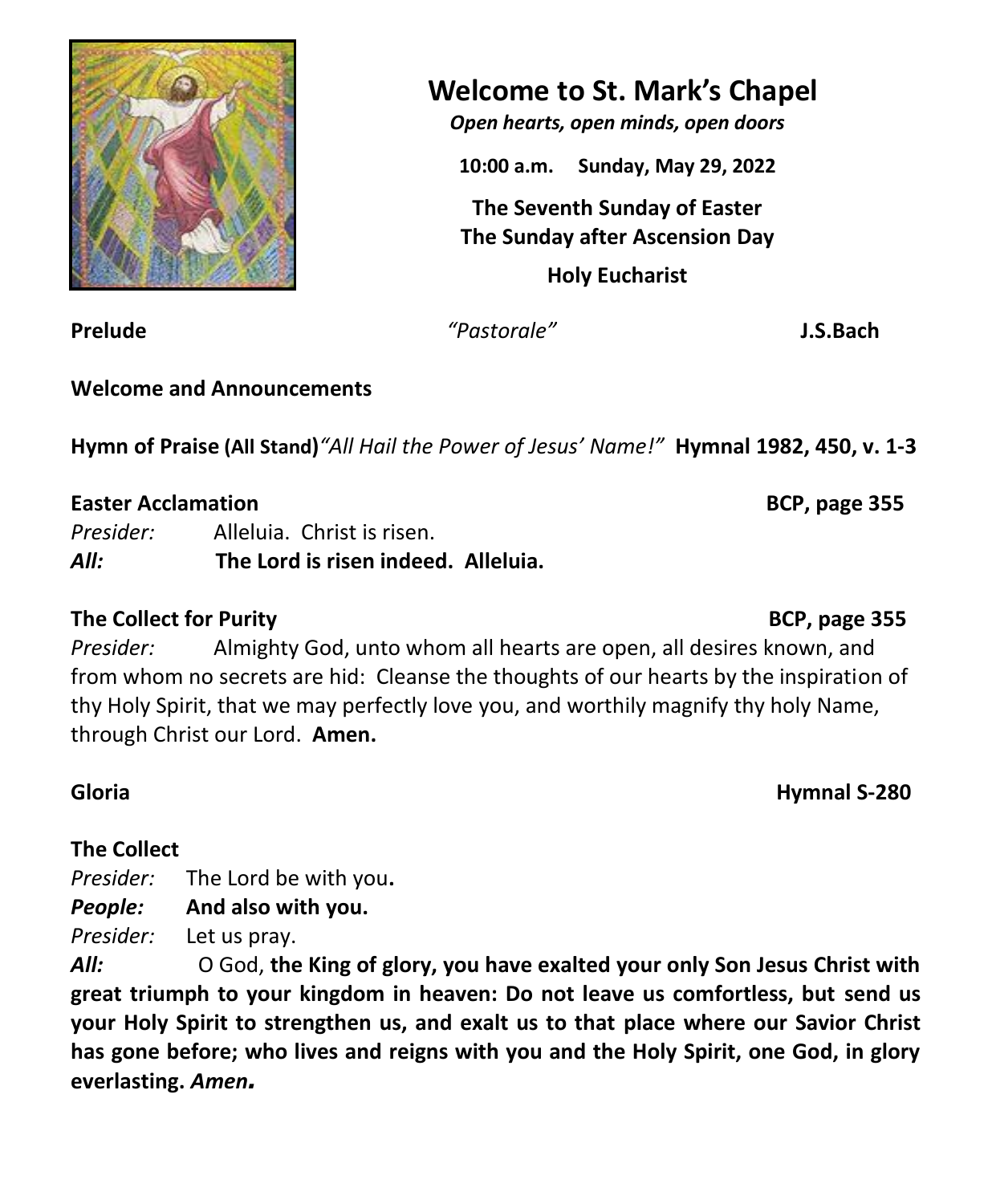With Paul and Silas, we came to Philippi in Macedonia, a Roman colony, and, as we were going to the place of prayer, we met a slave girl who had a spirit of divination and brought her owners a great deal of money by fortune-telling. While she followed Paul and us, she would cry out, "These men are slaves of the Most High God, who proclaim to you a way of salvation." She kept doing this for many days. But Paul, very much annoyed, turned and said to the spirit, "I order you in the name of Jesus Christ to come out of her." And it came out that very hour. But when her owners saw that their hope of making money was gone, they seized Paul and Silas and dragged them into the marketplace before the authorities. When they had brought them before the magistrates, they said, "These men are disturbing our city; they are Jews and are advocating customs that are not lawful for us as Romans to adopt or observe." The crowd joined in attacking them, and the magistrates had them stripped of their clothing and ordered them to be beaten with rods. After they had given them a severe flogging, they threw them into prison and ordered the jailer to keep them securely. Following these instructions, he put them in the innermost cell and fastened their feet in the stocks. About midnight Paul and Silas were praying and singing hymns to God, and the prisoners were listening to them. Suddenly there was an earthquake, so violent that the foundations of the prison were shaken; and immediately all the doors were opened and everyone's chains were unfastened. When the jailer woke up and saw the prison doors wide open, he drew his sword and was about to kill himself, since he supposed that the prisoners had escaped. But Paul shouted in a loud voice, "Do not harm yourself, for we are all here." The jailer called for lights, and rushing in, he fell down trembling before Paul and Silas. Then he brought them outside and said, "Sirs, what must I do to be saved?" They answered, "Believe on the Lord Jesus, and you will be saved, you and your household." They spoke the word of the Lord to him and to all who were in his house. At the same hour of the night he took them and washed their wounds; then he and his entire family were baptized without delay. He brought them up into the house and set food before them; and he and his entire household rejoiced that he had become a believer in God

*Reader:* The Word of the Lord. *People:* **Thanks be to God.**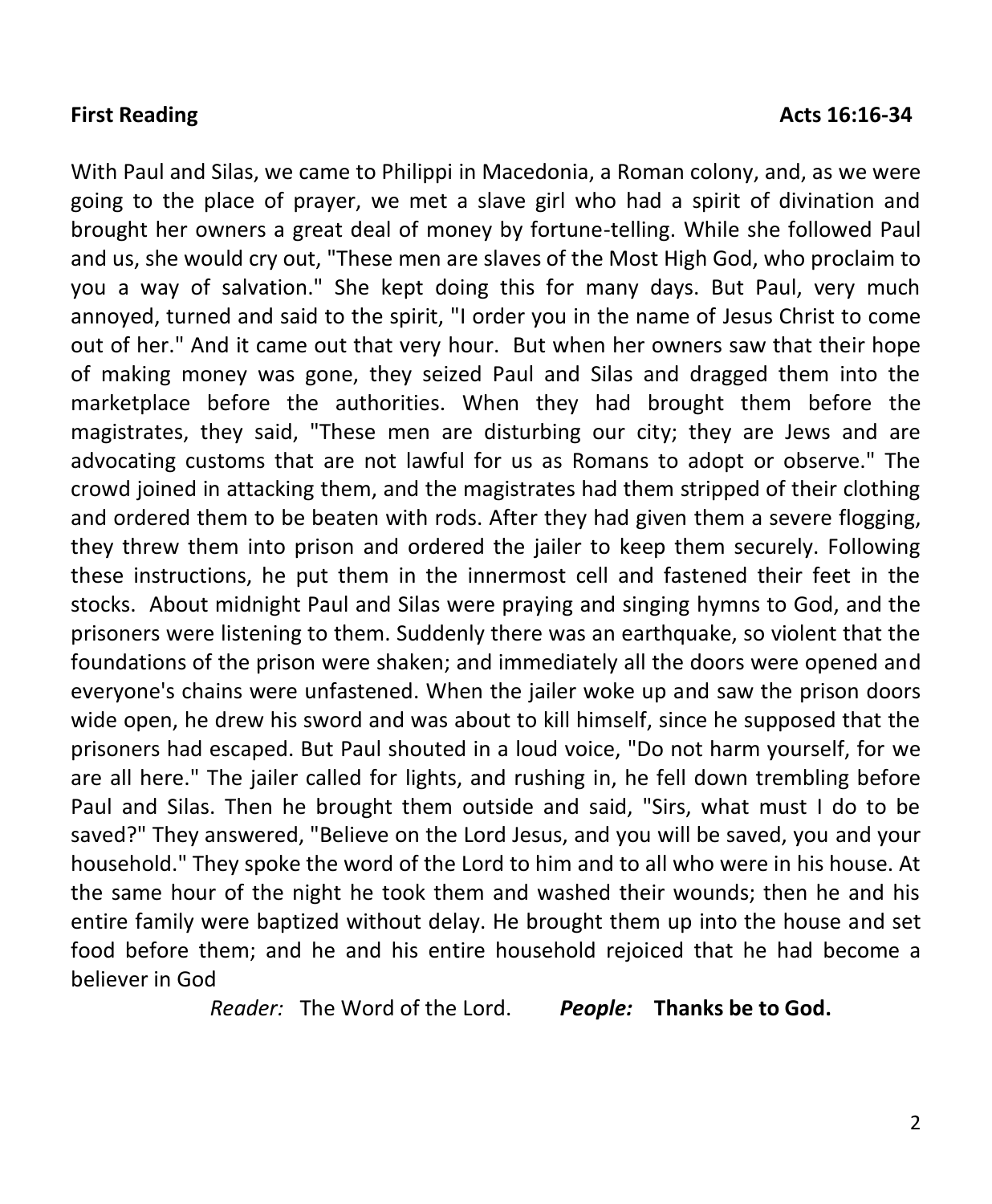

 $\mathcal{R}$ 

<sup>1</sup>God is ruler! Let the éarth rejoice; let the many coastlands be glad!

<sup>2</sup>Clouds and thick darkness are all áround God; righteousness and justice are the foundation of God's throne.

<sup>3</sup>Fire goes before God, and consumes God's adversaries on évery side.

<sup>4</sup>God's lightnings light up the world; the earth sees and trembles. R

<sup>5</sup>The mountains melt like wax before God. before the God of all the earth.

<sup>6</sup>The heavens proctaim God's righteousness; and all the peoples behold God's glory.

<sup>7</sup>All worshipers of images are put to shame, those who make their boast in worthless idols; all gods bow down before God.

<sup>8</sup>Zion hears and is glad, and the towns of Judah rejoice, because of your judgments, O God.

 $\mathcal{R}$ 

<sup>9</sup>For you, O God, are most high over all the earth: you are exalted far above all gods.

<sup>10</sup>God loves those who hate evil; God guards the lives of God's

> faithful: God rescues them from the hand of the wicked.

<sup>11</sup>Light dawns for the righteous, and joy for the upright in heart.

 ${}^{12}$ Rejoice in God, O you righteous, and give thanks to God's holy name!  $R$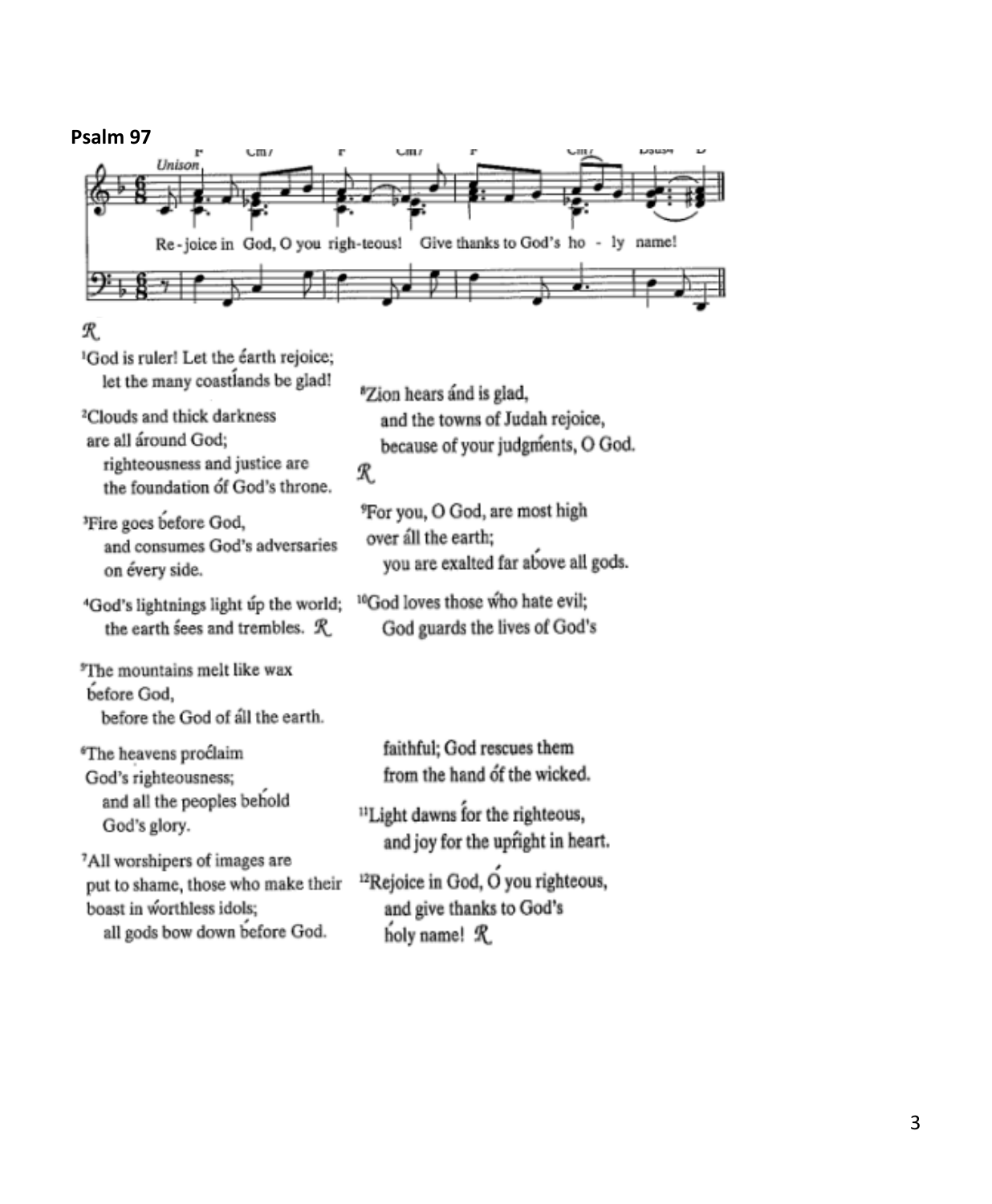At the end of the visions I, John, heard these words: "See, I am coming soon; my reward is with me, to repay according to everyone's work. I am the Alpha and the Omega, the first and the last, the beginning and the end." Blessed are those who wash their robes, so that they will have the right to the tree of life and may enter the city by the gates. "It is I, Jesus, who sent my angel to you with this testimony for the churches. I am the root and the descendant of David, the bright morning star." The Spirit and the bride say, "Come." And let everyone who hears say, "Come." And let everyone who is thirsty come. Let anyone who wishes take the water of life as a gift. The one who testifies to these things says, "Surely I am coming soon." Amen. Come, Lord Jesus! The grace of the Lord Jesus be with all the saints. Amen.

*Reader:* The Word of the Lord. *People:* **Thanks be to God.**

**Gradual Hymn** *"Alleluia, alleluia"* **Hymnal 178**

**Holy Gospel John 17:20-26**

*Presider:* The Holy Gospel of our Lord Jesus Christ according to John.

### *People:* **Glory be to thee, O Lord.**

Jesus prayed for his disciples, and then he said. "I ask not only on behalf of these, but also on behalf of those who will believe in me through their word, that they may all be one. As you, Father, are in me and I am in you, may they also be in us, so that the world may believe that you have sent me. The glory that you have given me I have given them, so that they may be one, as we are one, I in them and you in me, that they may become completely one, so that the world may know that you have sent me and have loved them even as you have loved me. Father, I desire that those also, whom you have given me, may be with me where I am, to see my glory, which you have given me because you loved me before the foundation of the world. "Righteous Father, the world does not know you, but I know you; and these know that you have sent me. I made your name known to them, and I will make it known, so that the love with which you have loved me may be in them, and I in them."

*Priest:* The Gospel of the Lord. *People:* **Praise to you, Lord Christ.**

### **Second Reading Revelation 22:12-14, 16-17, 20-21**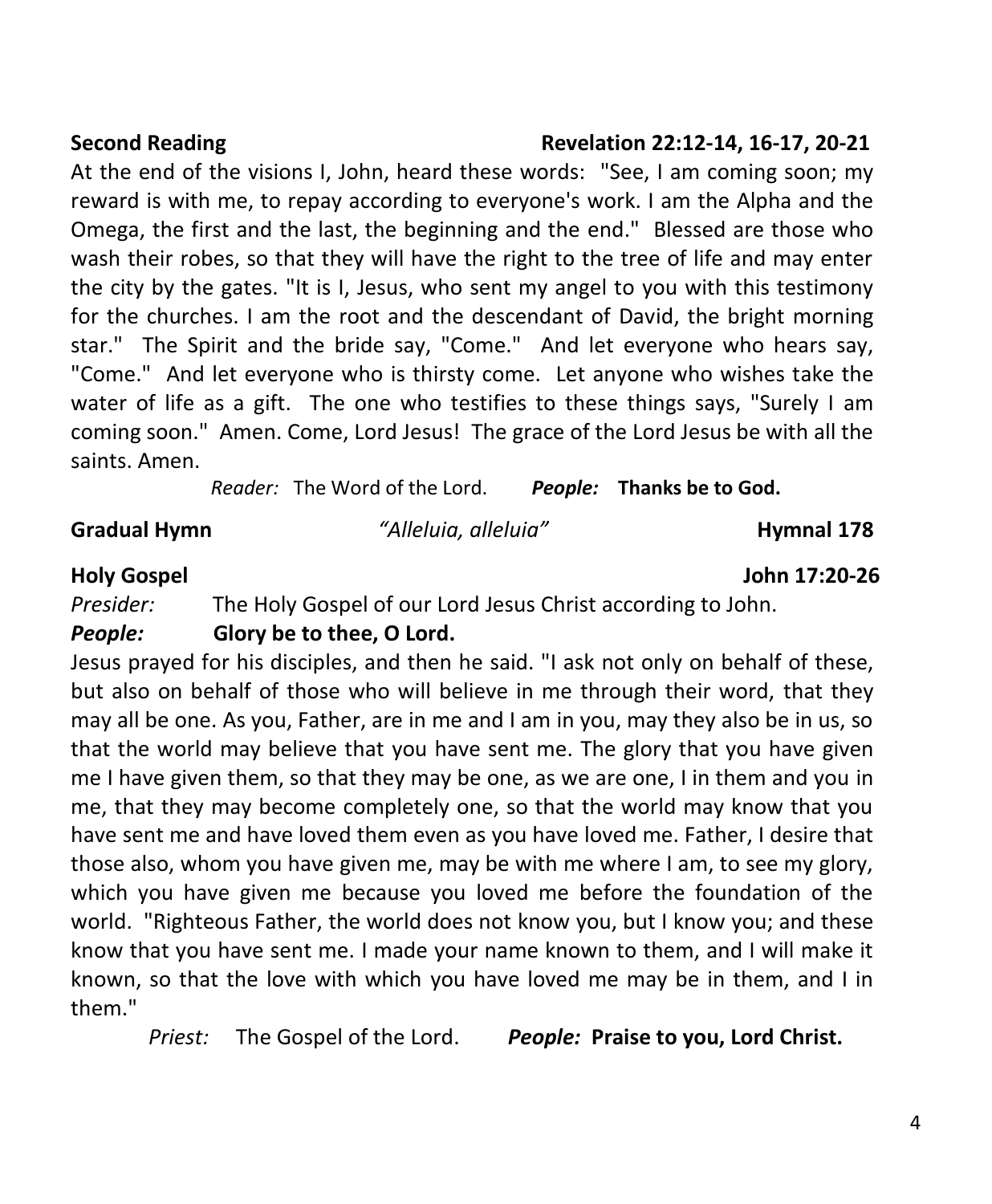### **Sermon The Rev. Brian D. Blayer**

### **The Nicene Creed BCP, page 358**

*All:*We believe in one God, **the Father, the Almighty, maker of heaven and earth, of all that is seen and unseen. We believe in one Lord, Jesus Christ, the only Son of God, eternally begotten of the Father, God from God, Light from Light, true God from true God, begotten, not made, of one being with the Father. Through him all things were made. For us and for our salvation he came down from heaven: by the power of the Holy Spirit, he became incarnate from the Virgin Mary, and was made man. For our sake he was crucified under Pontius Pilate; he suffered death and was buried. On the third day he rose again in accordance with the Scriptures; he ascended into heaven and is seated at the right hand of the Father. He will come again in glory to judge the living and the dead, and his kingdom will have no end. We believe in the Holy Spirit, the Lord, the giver of life, who proceeds from the Father and the Son. With the Father and the Son he is worshiped and glorified. He has spoken through the Prophets. We believe in one holy catholic and apostolic Church. We acknowledge one baptism for the forgiveness of sins. We look for the resurrection of the dead, and the life of the world to come. Amen.**

## **Prayers of the People** (All standing)

In celebration of the resurrection let us pray for the Church, the world, and one another, saying Risen Savior, *Bring Us New Life.*

Your disciples found the empty tomb and proclaimed the good news to their friends. Help the Church throughout the world and our parish family continue to proclaim through our words and deeds this good news today and always.

Risen Savior, *Bring Us New Life.*

The rulers of your day put you to death but you rose from the grave revealing the glory of God's ways. Reveal these ways to the leaders of this nation and the world so that they might have the courage to increase peace and justice in our day. Risen Savior, *Bring Us New Life.*

In your hometown you found those who would follow you to your death and experience the wonder of your resurrection. Make your living presence known to the people of Storrs and the Quiet Corner that all who live here might know true joy. Risen Savior, *Bring Us New Life.*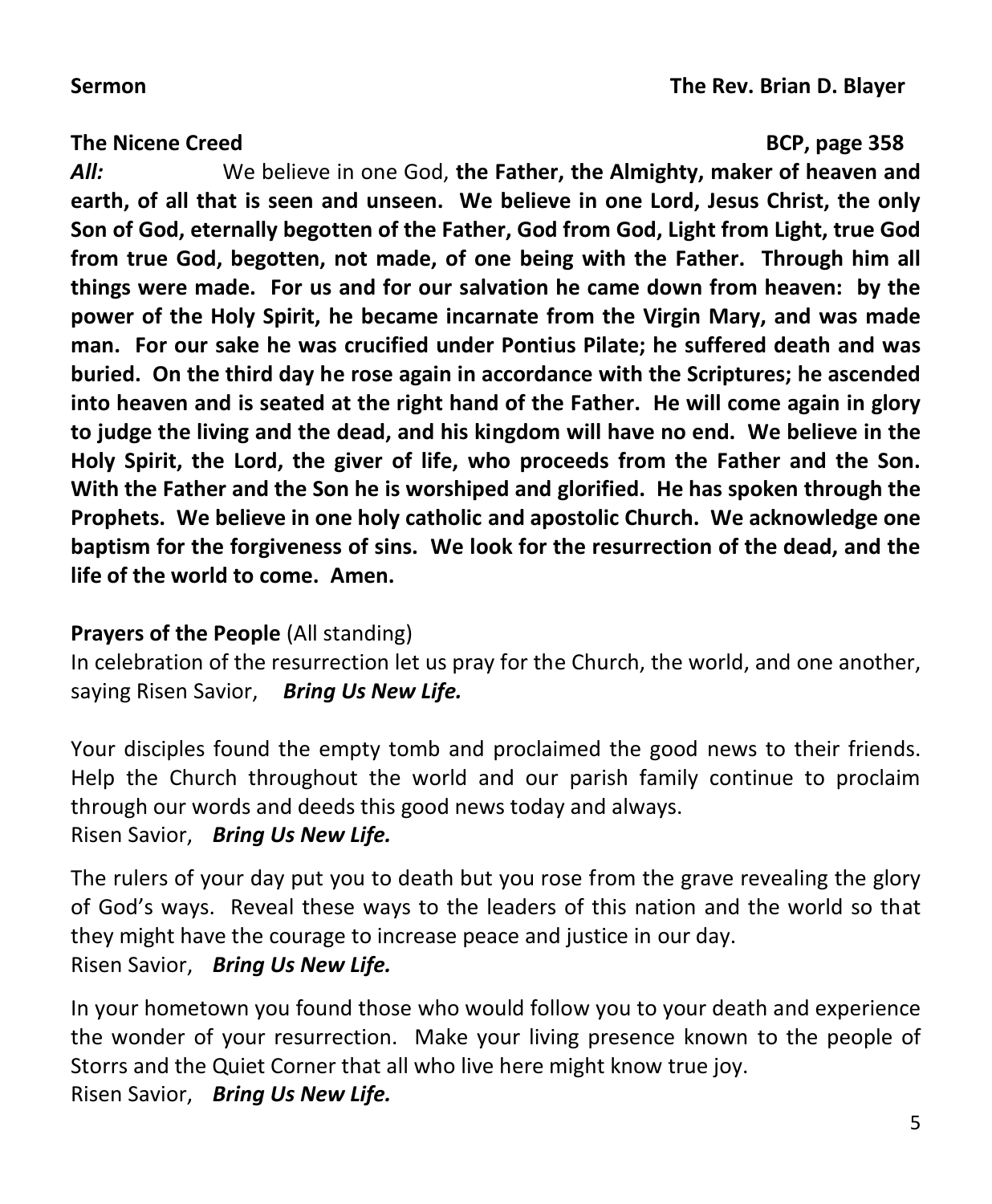On the cross you showed compassion to the thieves, your mother Mary, and the youngest disciple. Help us be compassionate like you, to those who suffer grief, oppression, or any kind of trouble that they might know the freedom of your grace. We pray especially for, Joan, Carol, Mia, Zoma, Gloria, Rich, Janet, John Paul, Sue and all those we may now mention, silently or aloud Risen Savior, *Bring Us New Life*.

Help us always to remember that you have conquered death and shown us the gift of being in the presence of our loving Creator for eternity, so that even as we mourn the loss of one we love, we may have confidence in this holy hope. We pray especially for all we may now mention, silently or aloud

Risen Savior, *Bring us New Life.*

## **The Peace**

*Presider:* The peace of the Lord be always with you. *People***: And also with you.** 

## **Holy Communion**

| <b>Offertory Hymn (Please stand)</b> | ., "Breath on me, Breath of God" | <b>Hymnal 1982, 508</b> |
|--------------------------------------|----------------------------------|-------------------------|
|--------------------------------------|----------------------------------|-------------------------|

**Offering**

### **Eucharistic Prayer B BCP, p.367**

*Presider:* The Lord be with you. **People: And also with you.** 

*Presider:* Lift up your hearts. **People: We lift them to the Lord.** 

*Presider:* Let us give thanks to the Lord our God.

## *People***: It is right to give God thanks and praise.**

*Presider:* It is right, and a good and joyful thing, always and everywhere to give thanks to you, Father Almighty, Creator of heaven and earth. But chiefly are we bound to praise you for the glorious resurrection of your Son Jesus Christ our Lord; for he is the true Paschal Lamb, who was sacrificed for us, and has taken away the sin of the world. By his death he has destroyed death, and by his rising to life again he has won for us everlasting life. Therefore we praise you, joining our voices with Angels and Archangels and with all the company of heaven, who for ever sing this hymn to proclaim the glory of your Name: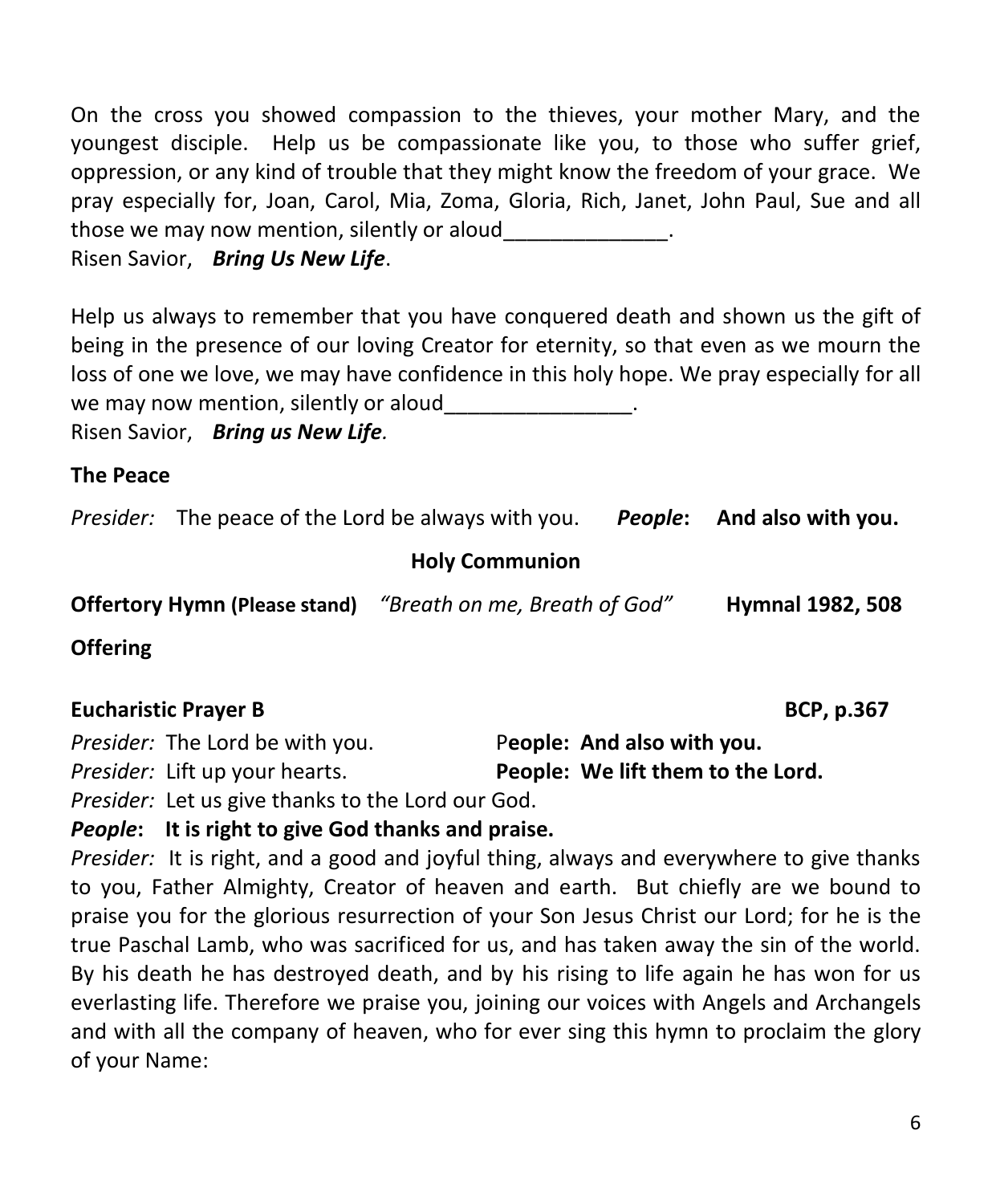*Presider:* We give thanks to you, O God, for the goodness and love which you have made known to us in creation; in the calling of Israel to be your people; in your Word spoken through the prophets; and above all in the Word made flesh, Jesus, your Son. For in these last days you sent him to be incarnate from the Virgin Mary, to be the Savior and Redeemer of the world. In him, you have delivered us from evil, and made us worthy to stand before you. In him, you have brought us out of error into truth, out of sin into righteousness, out of death into life.

On the night before he died for us, our Lord Jesus Christ took bread; and when he had given thanks to you, he broke it, and gave it to his disciples, and said, "Take, eat: This is my Body, which is given for you. Do this for the remembrance of me."

After supper he took the cup of wine; and when he had given thanks, he gave it to them, and said, "Drink this, all of you: This is my Blood of the new Covenant, which is shed for you and for many for the forgiveness of sins. Whenever you drink it, do this for the remembrance of me." Therefore, according to his command:

## *All***: We remember his death, We proclaim his resurrection, We await his coming in glory;**

*Presider:* And we offer our sacrifice of praise and thanksgiving to you, O Lord of all; presenting to you, from your creation, this bread and this wine. We pray you, gracious God, to send your Holy Spirit upon these gifts that they may be the Sacrament of the Body of Christ and his Blood of the new Covenant. Unite us to your Son in his sacrifice, that we may be acceptable through him, being sanctified by the Holy Spirit. In the fullness of time, put all things in subjection under your Christ, and bring us to that heavenly country where, with all your saints, we may enter the everlasting heritage of your sons and daughters; through Jesus Christ our Lord, the firstborn of all creation, the head of the Church, and the author of our salvation. By him, and with him, and in him, in the unity of the Holy Spirit all honor and glory is yours, Almighty God, now and for ever. **Amen.**

*Presider:* And now, as our Savior Christ has taught us, we are bold to say,